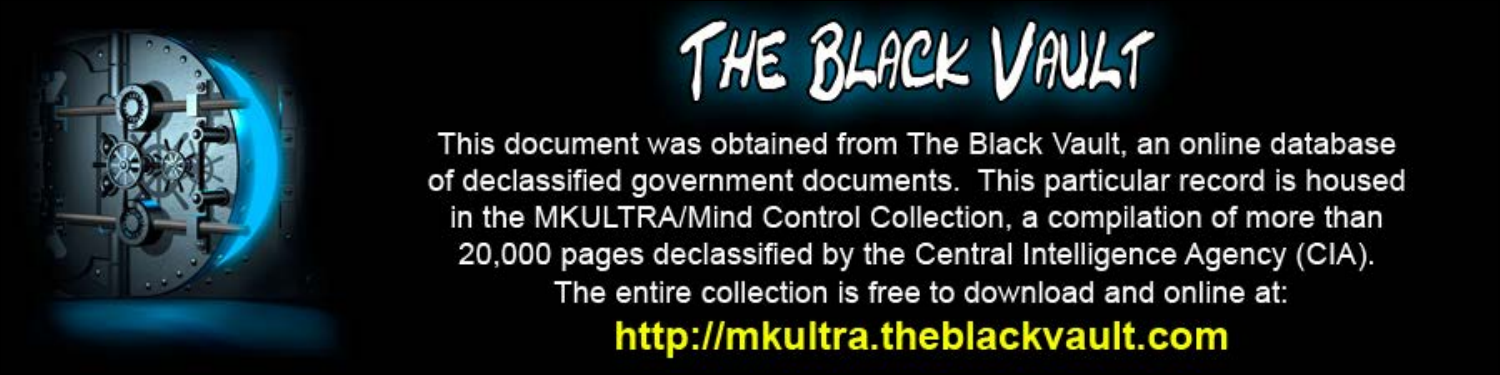

DEPARTMENT OF

HEALTH, EDUCATION, AND WELFARE <del>DEBA - SECURITY AGENCY</del> PUBLIC HEALTH SERVICE LEXINGTON, KENTUCKY 8 March 1954

KEDKXIS GFALS ISAIN XIARNIS **PUBLIC HEALTH SERVICE HOSPITAL** 

NIMH Addiction Research Center

I am enclosing a table which gives data obtained in experiments concerned with the development of tolerance to LSD-25.

 $(b)(3)$ 

Eleven subjects completed these experiments. The first 5 subjects were negroes; the last 6 were white. Two negro subjects, RE and GO, did not complete the experiment because they got into trouble with the authorities (not connected with the LSD experiments). The results obtained with these 2 subjects. for completeness sake, are shown below the totals and the averages. In the control experiment, all the subjects were given water at .9 a.m. and at 9 p.m. On the fourth day, they were given 75 mcg. of LSD-25 at 9 a.m., and questionnaires were filled out hourly for eight hours. Clinical notes on behavior were kept. In the other experiment, patients received increasing doses of LSD-25. (10, 20 and 30 mcg.) at 9 a.m. and 9 p.m. for three days. On the fourih day, they were again tested with 75 mcg. of LSD-25. Half of the patients went through the water routine first; half went through the LSD first.



Declassified by  $data =$ 4 FEB 1977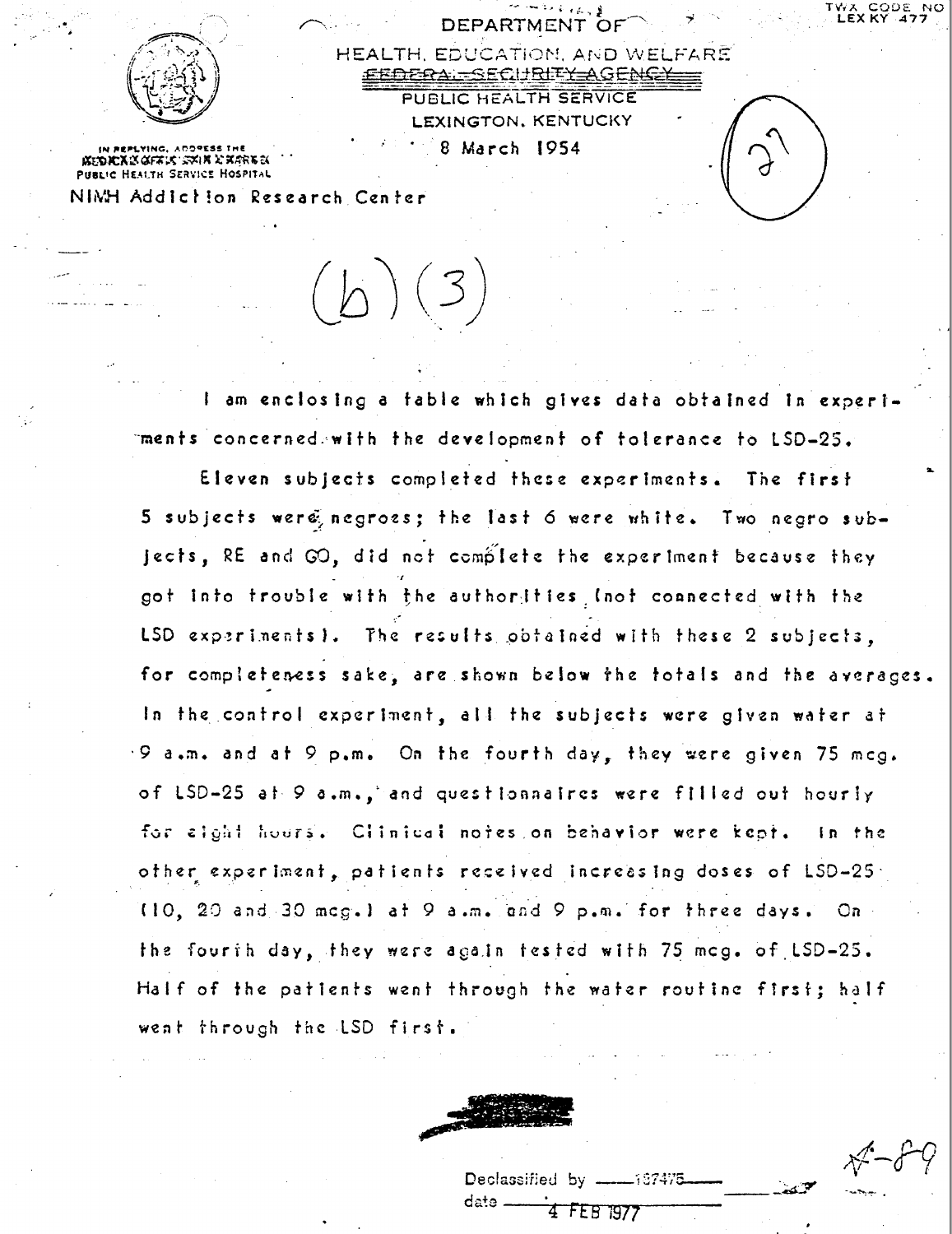Results on the questionnalres were estimated simply by counting the number of positive answers (those scored positive, after being scored negative prior to ingesting the drugl. The degree of the symptom so recorded was ignored. "Clinical grades" were assigned by myself on the basis of interviews during the test day and the day following. Criteria for the grades were as follows:

O - Absence of nervousness and apprehension,

- I Nervousness and apprehension without distortion in shape or size of self, other persons, or inanimate  $objects$ ,
- 2 Nervousness and apprehension, plus disfortions in own body image, other persons, or inanimate objects, but<br>without hallucinations and with retention of insight,
- $3$  Nervousness, apprehension, distortions and elementary hallucinations. True hallucinations may be present, but insight apparently retained,
- 4 Same as Grade 3, but true hallucinations present and insight lost. Grade 4 is apparently quite rare in my experience.

Tabulated data show that these patiznts gave an average of 98 positive responses after three days on water and only 22 after three days on LSD-25. In terms of clinical grade, the averages were 1.95 after three days of water, and 0.6 after three days and the proposed to the second of the second the selection of the of  $LSD-25$ . الا المستعملة في المركز المركز المركز التحت المركز المركز المركز المركز المركز المركز المركز المركز المركز الم



Declassified by \_  $-187475$ date + FES 1977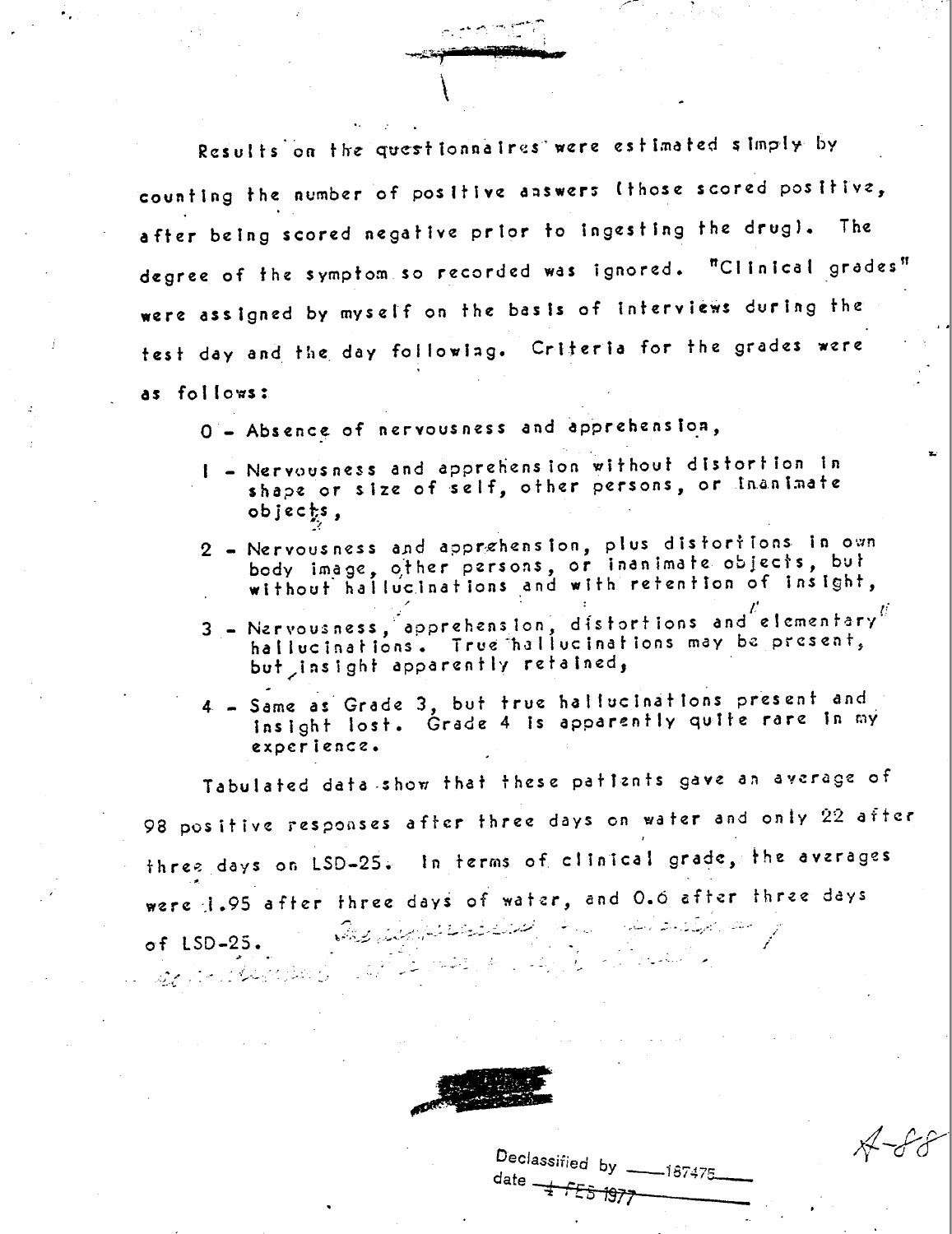I interpret Me data as 'indicating a very significant degree of tolerance after three days on these small amounts of LSD-25. Tolerance, however, was not complete in 5 of the patients. Two of the patients, FO and GR, had very little response to the 75-mcg. dose, even after three days of water, so the presence or absence could not be determined.

I hope to confirm these results, using pupillary, blood pressures and reflex responses, in another experiment which will begin as soon as the dose-effect experiment which is currently underway is completed.

I am currently carrying out another toferance experiment In which patients will receive one dose of LSD-25 daily during an 8-day period in amounts increasing from 20 to 75 mcg. believe this particular schedule will result in complete, rather than partial folerance. If this is true, we will then be in position to attempt to determine how much the dose must be elevated to break through this degree of tolerance.

I am sending a copy of the table and lefter to Mr. Kornetsky, whom I am expecting to arrive in Lexington about March 15th.

I have just received your letter of March 5th concerning BOL-148, and three visis have arrived in the mail. This will not permit more than a very preliminary evaluation, but I will give you the results as soon as possible.

Declassified by

Yours very sincerely,

Harris  $l$ s be Director of:

 $A - FZ$ 

ι ας ει σ

Hi:rn Enclosure